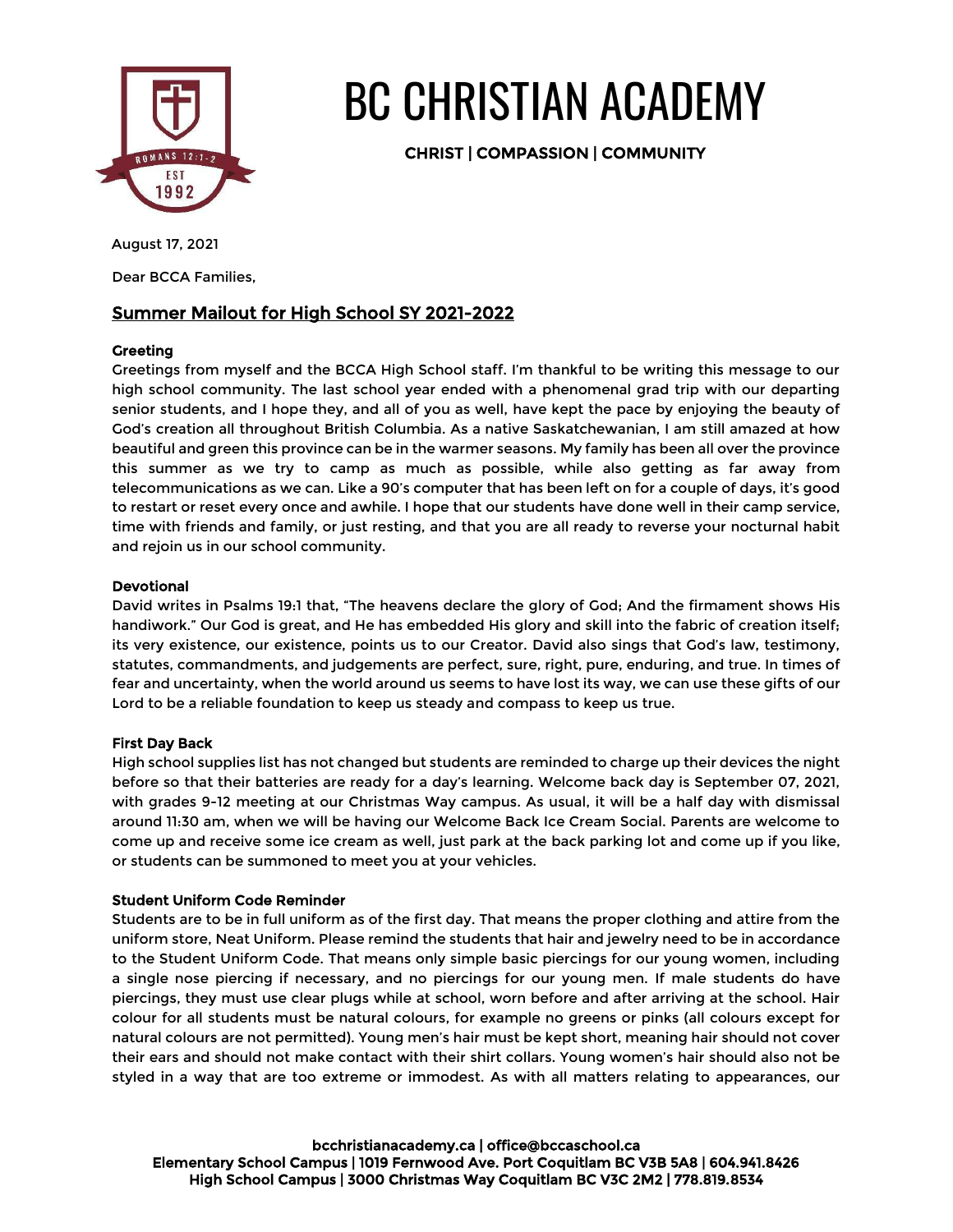

guiding principles are clean, modest, and appropriate. Please refer to the Uniform Code if you have other questions.

#### School Covid Update

The last information received by the ministry of education at the end of June stated a relaxing of almost all Covid-based restrictions by the beginning of the 2021-2022 school year. However, with rising concerns about the Delta-strain variant, we are on standby for new guidelines. Until such time, we are planning inline with the instructions already provided. Unless otherwise stated, neither masks will be required by students in school, nor vaccinations. These are of course personal choices and recommended by the Health Ministry, so please talk to your children and make the best decisions for your families.

#### School Camping Trip

We are going to be postponing our trip to Mt. St. Helens with our upper grade students because of the challenge of navigating the borders during Covid and Delta based constraints. An alternative trip will be planned and provided at the beginning of the school year and we'll be making up that excursion later in the year.

#### School Life Information

Unless otherwise required by the ministry, the school will be reinstating all of our regular functions of student life, including lockers and lunches. This means that students will be able to heat up their food during lunch period. For students 10-12, they may receive permission to leave campus during lunch period to purchase their food locally, whereas this privilege will not be held by grade 9 students who must remain on campus. This permission only extends to the lunch period, if students need to leave campus at any other time during the day, they must do so with parent/guardian permission and clearance from the administration.

#### New Staff

Please see the notice below for some bios of our new staff this fall. We're excited to welcome our brother and sister in Christ to our school community.

#### Conclusion

Thank you for your continual support of our school in establishing a safe and caring environment that is based on our school's values around biblical standards. Everyday, we appear less and less like the world and that's okay. Our goal is not to be like the world, or conformed to the world, but rather we are here to help in the transforming of the students in the renewing of their minds that they may be good and acceptable according to the perfect will of God (Romans 12:2). August 17, 2021.

Sincerely, Mr. Miguel Zhou High School Principal BC Christian Academy

As always, The LORD bless you and keep you; The LORD make His face shine upon you, And be gracious to you; The LORD lift up His countenance upon you, And give you peace. Numbers 6:24-26